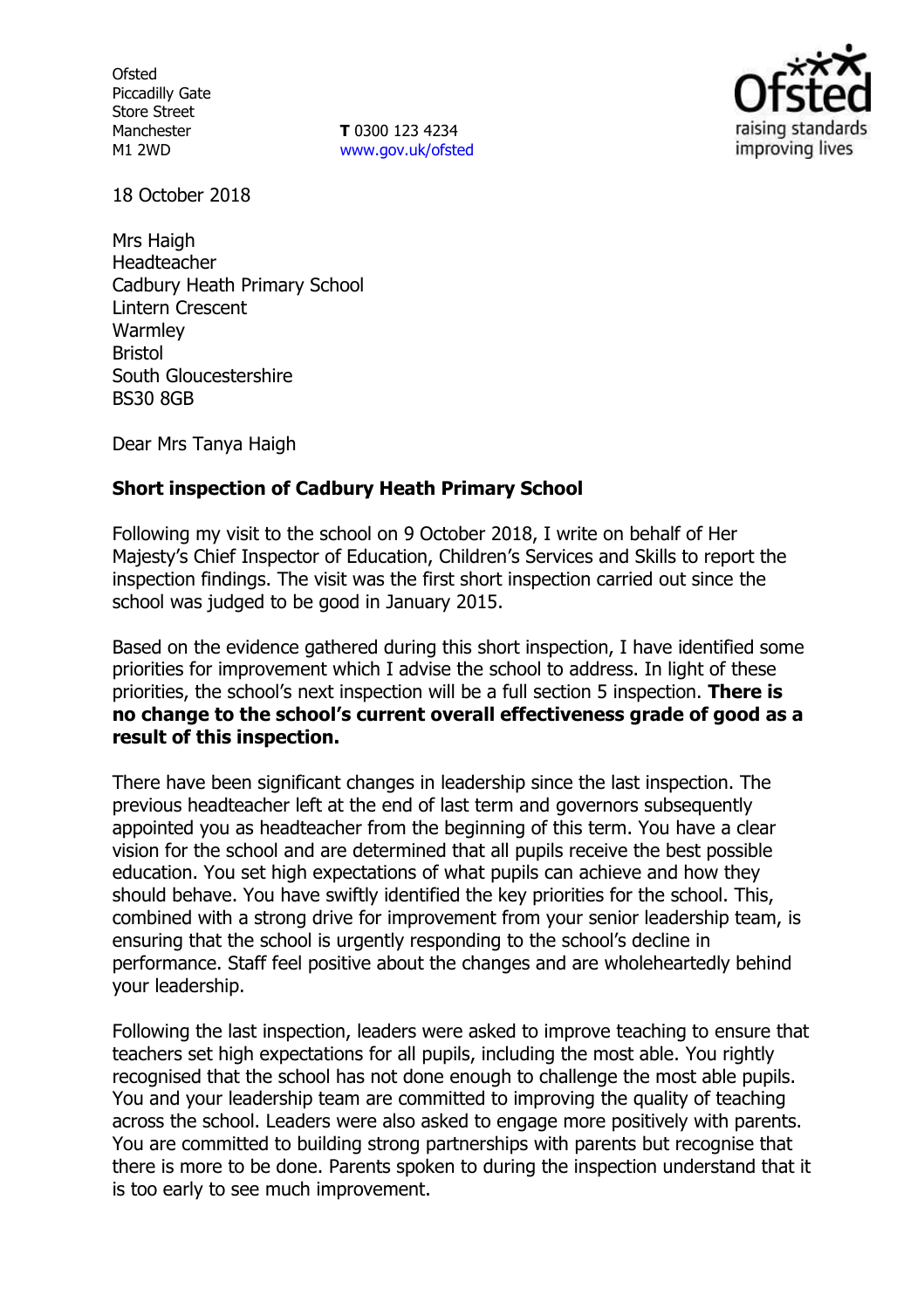

Children in Reception join in enthusiastically with activities. The wide range of learning experiences ensures that most children are well prepared for Year 1. In key stage 1, strong teaching leads to standards that are rising, which now match or exceed national averages. However, pupils' progress and attainment in key stage 2 have been too low, particularly in writing and mathematics. This is because teaching across key stage 2 is too variable and not challenging enough for pupils. Leaders have not addressed weaknesses in teaching effectively enough.

# **Safeguarding is effective.**

Leaders have strengthened all aspects of the school's safeguarding practices. As a result, the single central record meets requirements. New staff induction is thorough. Recruitment procedures are robust, which ensures that staff who work with children are thoroughly vetted.

The school's commitment to keeping pupils safe has created an ethos where staff are vigilant and follow the school's safeguarding practices. Leaders make sure that staff are well trained and safeguarding practices are in line with current legislation.

You keep secure records of any concerns and work with outside agencies to support pupils who require additional help. You have recently improved your work in this area so that you can evaluate the support more effectively. Pastoral support is strengthening as a result of a new leader of pupils who have special educational needs (SEN) and/or disabilities. You understand that some pupils require targeted emotional and social support. Your family support mentor supports your most vulnerable families well.

Senior staff make appropriate decisions when deciding whether to report a concern and you are not afraid to escalate matters so that families receive the support they need in a timely manner.

Pupils feel safe and know what to do if they have any concerns. They know how to keep safe on the internet and when using mobile phones.

# **Inspection findings**

- At the beginning of the inspection, we agreed on the key lines of enquiry to consider during the day. These included establishing what actions leaders have taken to ensure that the most able are challenged in mathematics. We also agreed to see how effectively teaching supports pupils' writing, especially for the middle-prior-attaining pupils. We agreed that I would explore how well leaders are managing pupils' behaviour and conduct in and around school, and how effectively leaders manage pupil exclusions. Finally, I considered whether safeguarding is effective and the steps you have taken to improve attendance of your most vulnerable pupils.
- By the end of key stage 2, the progress made by the most able pupils in mathematics is below the national average. There has been a decline in the proportion of children who exceeded expectations in mathematics in the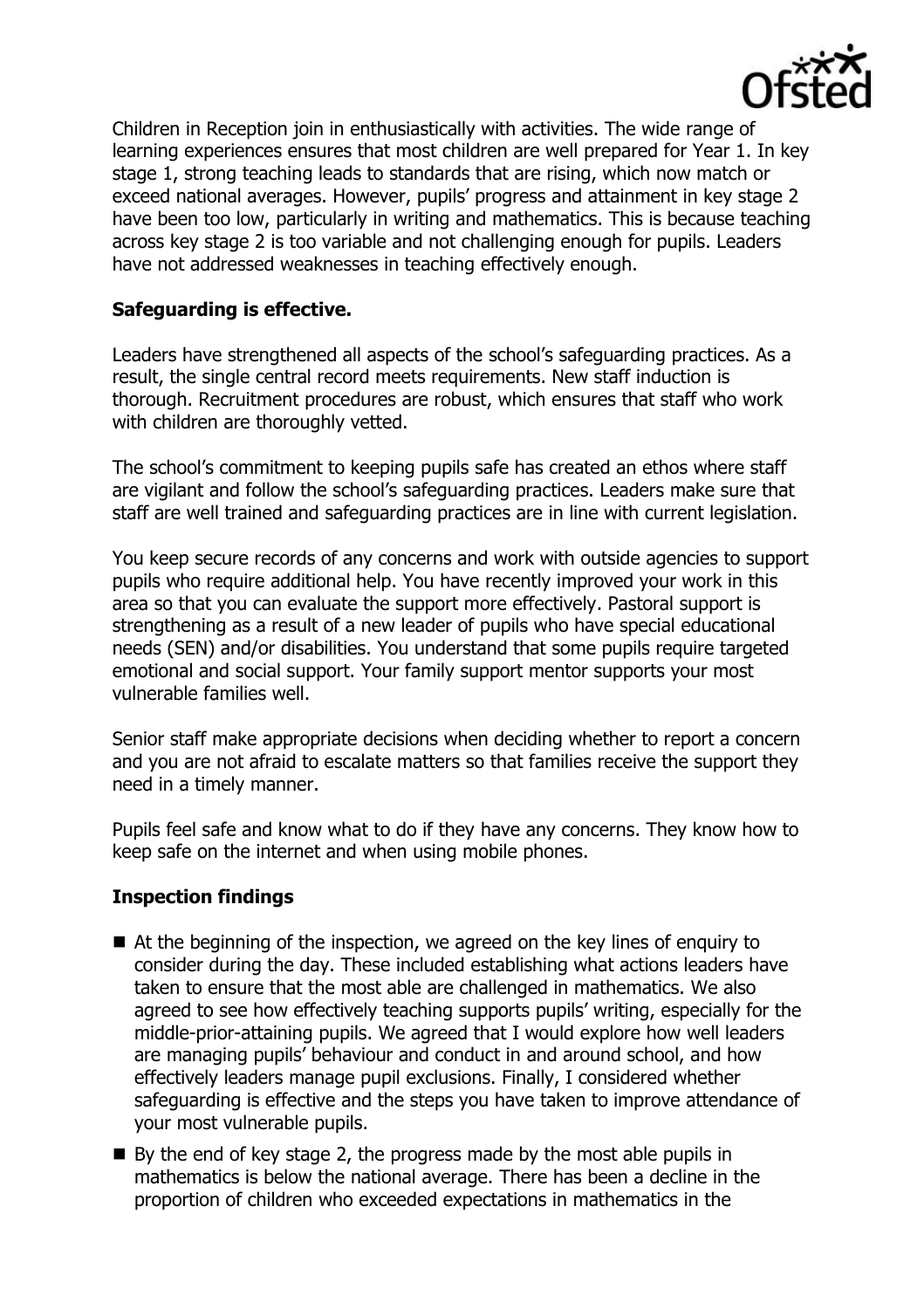

Reception Year. Previously, leaders focused on improving pupils' mathematical fluency and calculation skills. You quickly recognised that more needed to be done and have begun to support teachers with the tools they need to develop pupils' reasoning and problem-solving skills. However, this is still at an early stage and is not yet consistently used in all classes.

- You realise that teachers do not always set work in mathematics that challenges the most able pupils. This is because teachers do not use what the most able pupils already know when they plan lessons. However, this is not always the case. For example, in Year 2, the most able pupils are given a wide range of challenging reasoning and problem-solving tasks that really make them think. As a result, a higher proportion of pupils achieve the higher standards in key stage 1 in mathematics than do nationally. Leaders' actions to improve mathematics for the most able are starting to work. However, more time is needed to see this impact fully.
- In key stage 2, pupils' progress and attainment in writing have been too low. especially for middle-prior-attaining pupils. Across key stage 2, pupils' workbooks show that teachers' expectations of what pupils can achieve are not high enough. Pupils do not always use the grammar and punctuation skills they have been taught in their independent work. However, in key stage 1, teachers have high expectations of pupils' writing and give effective feedback so that pupils are clear what they need to do to improve. Standards in writing at the end of key stage 1 are rising and are now broadly in line with national averages.
- Leaders have already made a start to better support teachers. For example, standards in writing at the end of key stage 2 in 2018 improved on the previous year due to effective support. Teachers are beginning to plan lessons that better match work to pupils' needs. Quality texts are being used to stimulate pupils' writing and engage reluctant writers. Teachers are beginning to support pupils to use the right grammar and punctuation in their independent work. However, these improvements are not consistent and attainment and progress across key stage 2 are not yet good.
- You quickly recognised that pupils' behaviour and conduct in and around school was not good enough. Some pupils and parents note that other pupils' behaviour is not always as good as it could be. You have high expectations of pupils' behaviour and pupils are rising to meet them. You have introduced a new behaviour system that rewards pupils' good behaviour. Pupils commented positively on this during the inspection.
- **Pupils spoken to during the inspection are proud of their school, especially their** outside space at playtimes, where they play well together. Pupils are generally polite and well behaved in and around school. Most pupils say that they enjoy learning. More time is needed to embed this new approach and to see improvements in pupils' attitudes to learning and conduct in and around school.
- Exclusion rates for pupils are above the national average. Leaders are committed to reducing exclusions. Leaders at all levels are now aware of the statutory guidance when making the decision to exclude a pupil. Governors are alert to the need for them to have the right information, so they can carry out their statutory duties effectively. You have introduced a new system to track pupils' behaviour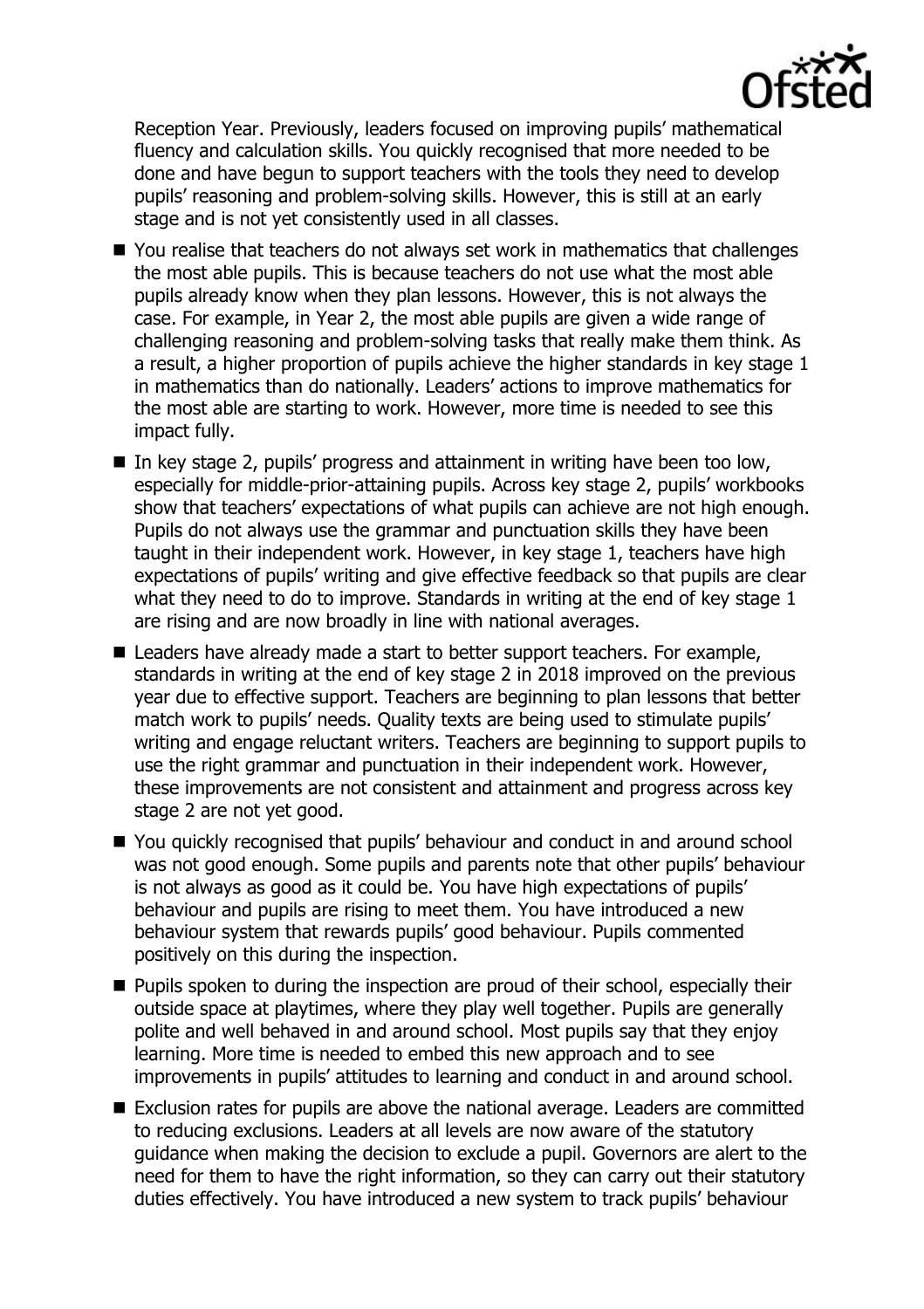

and identify pupils at risk of exclusion and better inform governors. This will enable you to provide the right support for individual pupils. You already have plans for additional support to help pupils manage their behaviour and reduce exclusions.

■ The school has worked effectively to improve attendance, which is now above national averages. Attendance for disadvantaged pupils and pupils who have SEN and/or disabilities is too variable, and they often have higher absence than other pupils nationally. The family support mentor works well with your most vulnerable families and is acutely aware of their needs and support she can give. Attendance for disadvantaged pupils and pupils who have SEN and/or disabilities is improving. However, further work is still needed with a small number of vulnerable families.

# **Next steps for the school**

Leaders and those responsible for governance should ensure that:

- achievement in mathematics for the most able rapidly improves as a result of teachers:
	- consistently providing more challenging work for the most able pupils
	- developing pupils' mathematical reasoning skills so they can solve more complex problems in all aspects of mathematics
	- using the best practice from around the school to improve their teaching
- $\blacksquare$  the teaching of writing in key stage 2, especially for the middle-prior-attaining pupils, continues to improve by ensuring that:
	- pupils apply the grammar and punctuation skills they have already learned to their independent work
	- teachers set high expectations of what all pupils can achieve
- $\blacksquare$  leaders at all levels embed and closely monitor the new behavioural strategy so that pupils' behaviour continues to improve.

I am copying this letter to the chair of the governing body, the regional schools commissioner and the director of children's services for South Gloucestershire. This letter will be published on the Ofsted website.

Yours sincerely

Richard Lucas **Ofsted Inspector**

#### **Information about the inspection**

During this inspection I met with you, your middle leaders, governors, staff and pupils. We visited lessons jointly to observe learning. I looked at pupils' workbooks